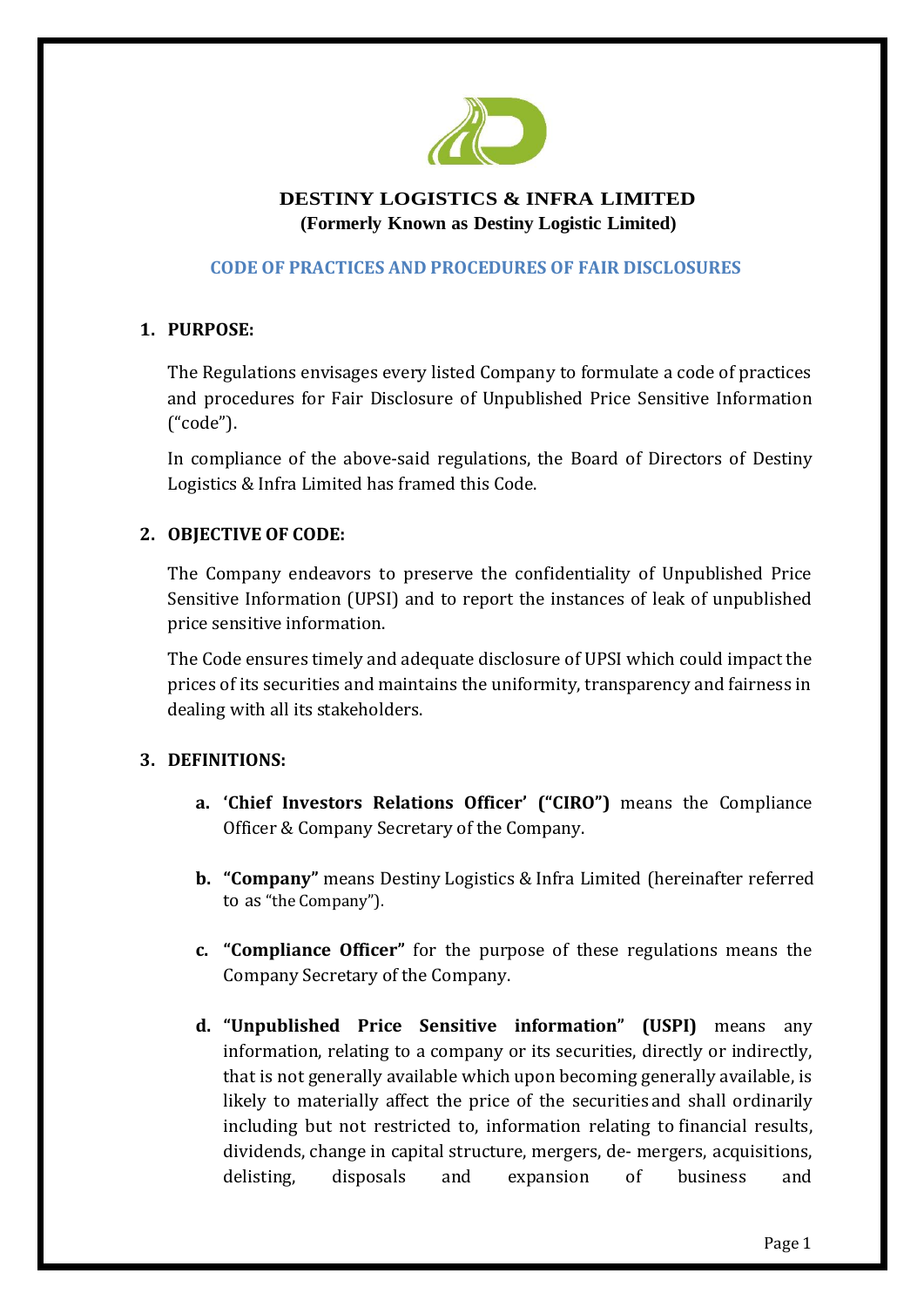such other transactions, changes in Key managerial personnel; and materials events in accordance with the listing agreements.

- **e. "Legitimate Purpose"** Shall include sharing of unpublished price sensitive information in the ordinary course of business by an insider with partners, collaborators, lenders, customers, suppliers, merchant bankers, legal advisors, auditors, insolvency professional or other advisors or consultants, which sharing carried out to evade or circumvent the prohibitions of these regulations.
- **f. "Insider"** Means any person who is:
	- A connected person;
	- In possession of or having access to unpublished price sensitive information

#### **Communication or Procurement of UPSI**

- $\triangleright$  Notice shall be given to all such persons to maintain confidentiality of such UPSI;
- $\triangleright$  UPSI may be communicated, where the board of directors is of opinion that sharing of such information is in the best interest of the company, in connection with a transaction that would entail an obligation to make an open officer under the takeover regulation;
- $\triangleright$  The board of directors and parties execute agreement to contract confidentiality shall not trade in securities of the company when in possession of UPSI;
- $\triangleright$  Board of directors shall ensure structured digital data base is maintained with time stamping along with Permanent Account number or any other identification of authorized by law where PAN is not available;
- $\triangleright$  Company can share unpublished price sensitive information with Partners, collaborators, lenders, Customers, Suppliers, Merchant Bankers, Legal Advisors, Auditors, Insolvency Professionals or other advisors or consultants where such communication is in furtherance of Legitimate Purpose(s).

Following factors must be satisfied while determining what constitutes a legitimate purpose.

- i. Must be shared in the ordinary course of business or for Corporate purpose;
- ii. Required to be done in furtherance of fiduciary duties or in fulfilment of any statutory obligations; and
- iii. Information shared is in the interest of the Company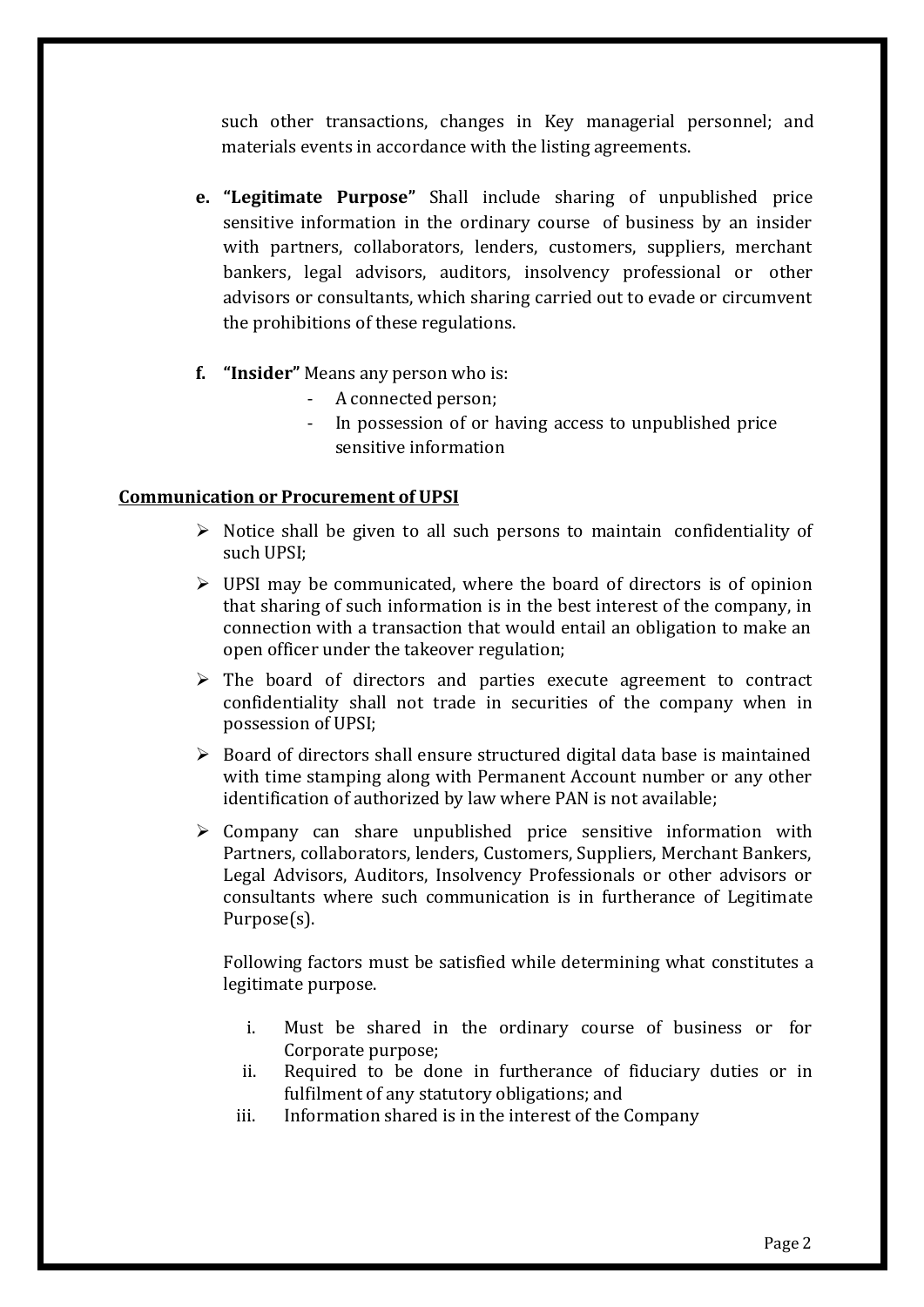Any Person in receipt of unpublished price sensitive information pursuant to a "Legitimate Purpose" shall be considered as an "insider" for purposes of SEBI (PIT) Regulations and such persons are also required to ensure the confidentiality of unpublished price sensitive information shared with them, in compliance with the SEBI (PIT) Regulations.

#### **4. NORMS FOR DISCLOSURE OF UPSI**

#### **a. Prompt Public Disclosure**

UPSI shall be shared by the company with stock exchanges promptly and shall also be uploaded on the Company's official website, in compliance of regulatory requirements.

### **b. Overseeing and Coordinating Disclosure(s)**

The CIRO shall oversee corporate disclosures and deal with dissemination of information and disclosure of UPSI. The CIRO shall be responsible for ensuring that the Company complies with continuous disclosure requirements and for overseeing and coordinating disclosure of UPSI to stock exchanges, on the website of the company and to the media.

If any information is accidentally disclosed without prior approval of CIRO the person responsible may inform the CIRO immediately. In such event of inadvertent disclosure of UPSI, the CIRO shall take prompt action to ensure such information is generally available. In addition to the CIRO, the following persons are also authorized to communicate with the Investors/media:

- i. Chairman
- ii. Managing Director
- iii. Executive Director(s)
- iv. CEO &
- v. CFO

#### **c. Manner of dealing with analyst and research personnel**

- i. **Only Public information to be provided** A company shall provide only public information to the analyst/research persons/large investors like institutions.
- ii. **Recording of discussion** In order to avoid misquoting or misrepresentation, it is desirable that at least two company's representatives be present at meetings with analysts, brokers or institutional investors. The Company shall adopt best practices to make transcripts or records of proceedings of such meetings available on the website of the Company to ensure official confirmation and documentation of disclosures made.